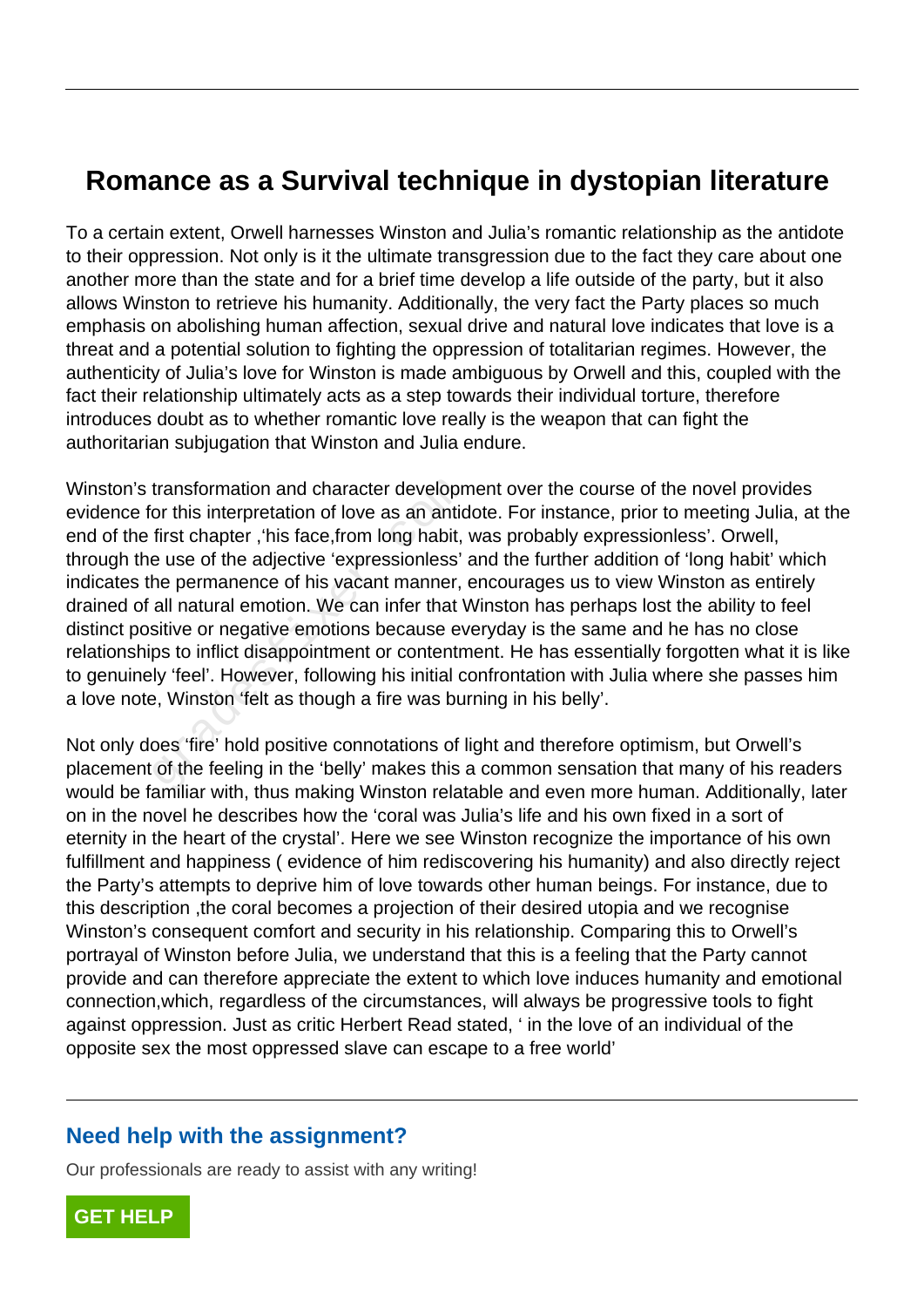In line with practices used in Nazi Germany where the main aim was to increase the population of the country, the Party prohibits pleasure driven sex and argues that it is instead one's 'duty to the Party' in order to ensure a steady population of supporters. For instance, the existence of the 'Junior Anti-Sex League' suggests that the Party places a significant portion of attention on reducing the possibility of affectionate,loving relationships emerging between two people. As Julia outlines, there are 'sex talks once a month for the over-sixteens', implying there is an organised, regular reminder to all citizens that intimacy is prohibited. To reinforce this, she states how 'they rub it into you for years', with the verb 'rub' suggesting that their methods are forceful and intrusive and 'for years' indicating that the process is effective. Furthermore, the Party limit romantic,intimate relationships and instead manufacture cold,unfeeling relationships to take their place. For instance, Winston describes his and Katherine's sex as a 'frigid little ceremony'.

The use of the noun 'ceremony' suggests there is something to be celebrated about it,contributing to the fact it is a 'duty' and can consequently strengthen both the Party itself and their sense of their own orthodoxy. Additionally, 'ceremony' also has ritualistic connotations which removes all intimacy from the act and makes it a part of the Party's protocol. Through this Orwell essentially communicates that the Party blocks all natural drive and instead builds up a store of violent emotion that can be utilized in different ways to benefit the Party. We can therefore understand that this emphasis placed on the prohibition of affection is evidence for the power and ability of romance and love to surpass totalitarian regimes because otherwise, the Party wouldn't try so hard to restrict it. grade of their own othodoxy. Additionally, to<br>oves all intimacy from the act and make<br>lessentially communicates that the Particle in d<br>understand that this emphasis placed of<br>ability of romance and love to surpass<br>dn't try

However, it is possible that, due to the fact that their relationship ends in betrayal, the Party orchestrated the entire love relationship between Winston and Julia and allowed their love to develop only so it could be crushed. The fact that their relationship seamlessly progresses from a strong hatred, to a fulfilling romance and then to indifference ('you do not feel the same') represents how romance in a dystopia is unrealistic and will simply result in heightened suffering. For instance, if we compare Winston's state just after his first confrontation with Julia where he felt as though a 'fire was burning in his belly' to the fact 'his flesh froze with horror' at the thought of having sex with Julia at the end of the novel, Winston's regression is clear.

The juxtaposition between imagery that evokes warmth and imagery that evokes coldness illustrates not only Winston's return to his former, vacant self, but also an extended 'frozen' state where his entire existence is controlled by the Party. Furthermore, the fact that the Party intervene when their relationship is at its peak, with both Winston and Julia clearly comfortable, despite knowing about it from their visit to O'Brien's house, suggests that they could have just intervened at any point and perhaps let it happen only so they could harness their love for each other into eventual love for Big Brother (' he loved Big Brother'). Consequently, according to this interpretation, love is only a temporary antidote to the oppression of totalitarian

## **Need help with the assignment?**

Our professionals are ready to assist with any writing!

**[GET HELP](https://my.gradesfixer.com/order?utm_campaign=pdf_sample)**